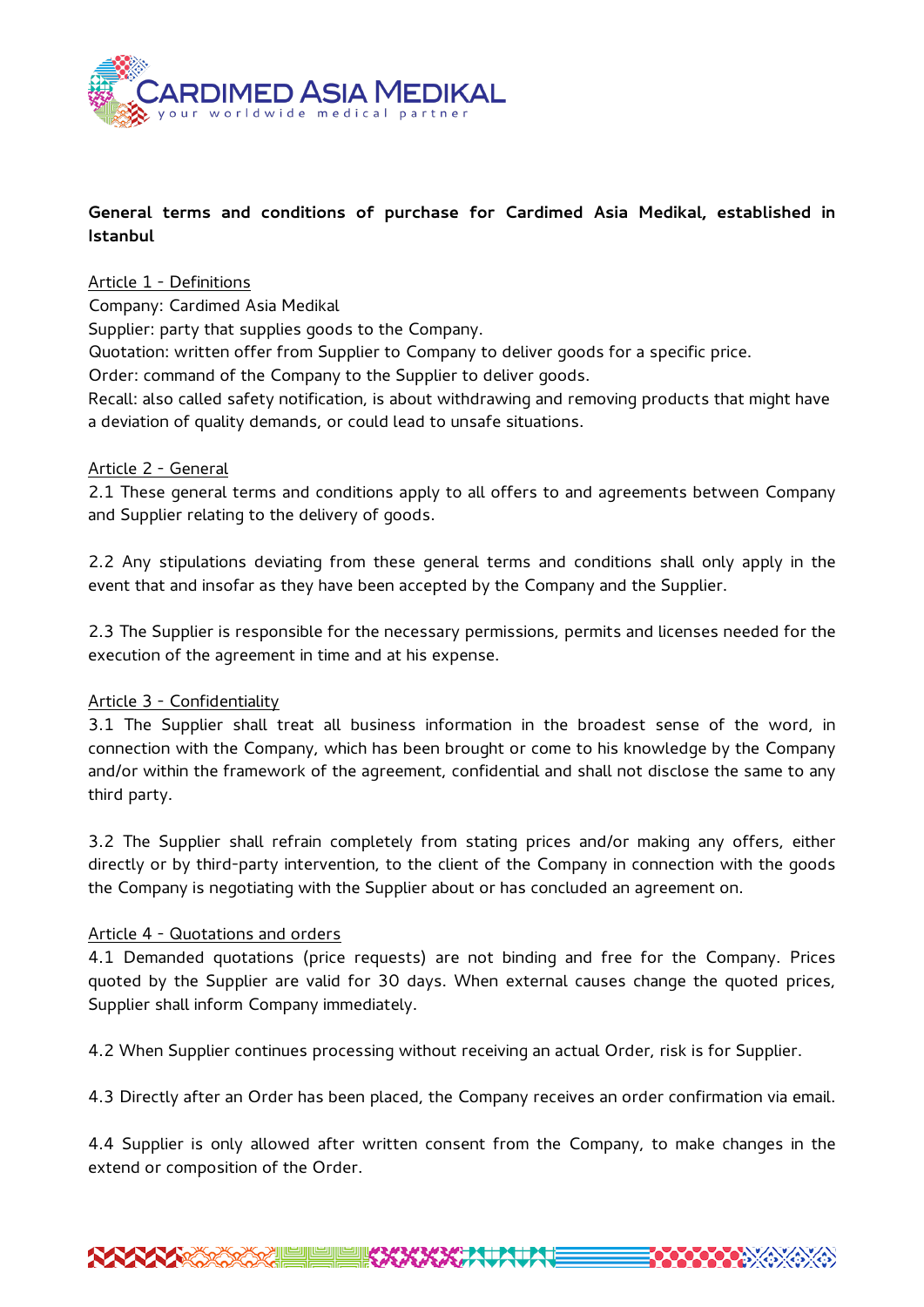

4.5 In case of errors or ambiguity between parts of the Order, Supplier shall firstly contact the Company to change the Order, before conducting the adjustments.

## Article 5 - Prices

5.1 All prices are set in Euro (unless agreed upon otherwise) and exclude turnover tax, import and export duties and all further levies and taxes in connection with or in relation to the goods or the delivery.

5.2 In case prices change, Supplier informs Company timely.

5.3 When prices mentioned in Order do not match the actual price level, Order is not executed unless Order is adjusted by the Company.

### Article 6 - Delivery / delivery time

6.1. Unless explicitly agreed upon otherwise, the delivery of the goods shall take place at the Logistic Centre of the Company.

6.2 Delivery takes place within 5 working days after the Order is placed. When this deadline cannot be met, Supplier shall inform Company in writing and set up a new expected delivery date. In case this newly determined deadline is not agreed upon by the Company, the Order can be cancelled on the Suppliers expense.

6.3 A shipping list is added to the delivery of goods. These details should be indicated on the shipping list: Order number of the Company, article number(s), quantity, product description(s), LOT numbers and UBD's.

6.4 Delivery of several Orders can be combined in 1 mission. Each Order needs to be accompanied by a separate shipping list.

6.5 Supplier and Company can agree upon partial deliveries.

6.6 Upon unloading the goods, Supplier must present a delivery note immediately. The delivery note can be signed for approval by a person authorised on behalf of the Company. The signing of the delivery note is solely a confirmation of the receipt of the delivered goods and does not imply any approval of (the quality or the quantity) of the delivered goods and does not discharge the Supplier of any guarantee and/or liability.

6.7 Supplier and Company can agree upon postponing a delivery. Supplier is responsible for decent packing, recognition of content and good storage conditions.

### Article 7 - Transport and packaging

7.1 The Company makes an agreement with each Supplier regarding Incoterms, manner of transport and costs of transport.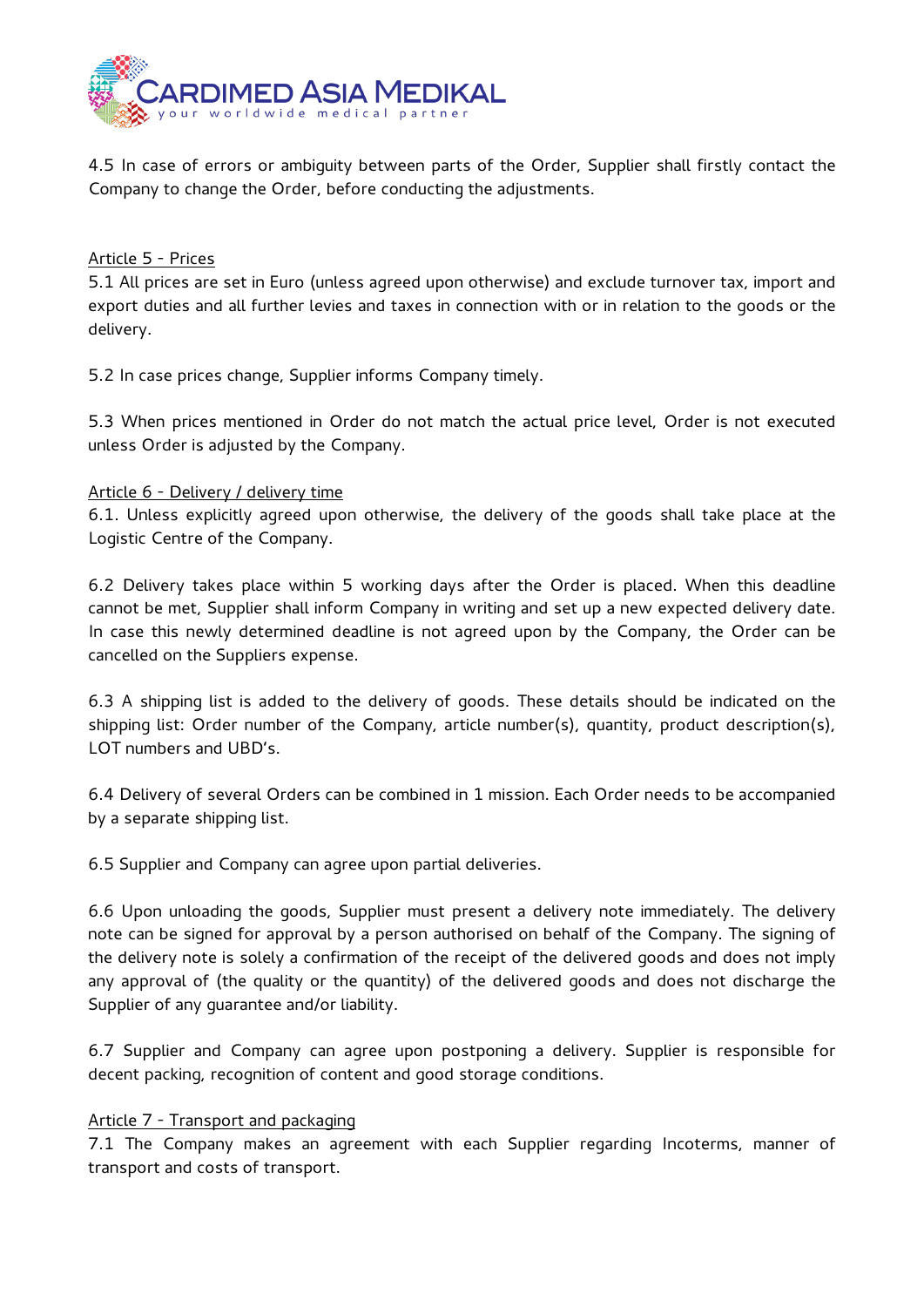

7.2 The Supplier shall pack the goods with proper care. He shall be liable for damage and costs caused by insufficient packaging and/or damage to and/or destruction of this package. In addition, Supplier has to take care of replacing goods on its own expense.

7.3 Damage of the goods arising at the Supplier's premises or during transport taken care of by Supplier, can be returned at expense of the Supplier. Supplier will deliver new, undamaged goods.

7.4 The content of the packages is clearly visible and auditable from the outside. In case the content needs to be kept cool, sterile or treated in another special manner, it will be clearly indicated on the package.

#### Article 8 - Property and risk

8.1 Supplier guarantees that ordered goods will be delivered completely and undamaged. The Supplier shall bear the risk for the goods until the moment in time at which said goods have been delivered and approved of by the Company in accordance with the previous articles.

8.2 In the event that the Company shall make any payment to the Supplier prior to the delivery of the goods, the said goods shall be the Company's property from the moment of payment.

8.3 In the event that the Company will be or will become the owner of (a part of) the goods prior to delivery and approval, the Supplier shall be obliged to identify and take proper care of said goods on behalf of the Company, as well as to insure them and keep them insured for the benefit of those concerned.

8.4 When Company returns any goods, the risk will be transferred to the Supplier as soon as goods are transferred to forwarder.

#### Article 9 - Invoice and payment

9.1 Company and Supplier commonly agree upon invoicing. At all times, invoicing shall take place after an order has been placed.

9.2 The invoices send to the Company by the Supplier shall fulfill the requirements set by or by virtue of Turnover Tax Act. In case an invoice does not meet up to necessary requirements, Company will contact Supplier and will not pay before invoice is complete and correct.

9.3 Each order is invoiced separately or each order is specified separately by the Supplier.

9.4 Company and Supplier agree upon payment of the invoice. If no specific agreement is made, invoice will utterly be paid within 30 days.

9.5 In the event that it has been agreed upon that the Company shall make any payments in advance, the Company shall have the right at all times, before making said payments, to require a provision of security from the Supplier which is sufficient at the Company's discretion.